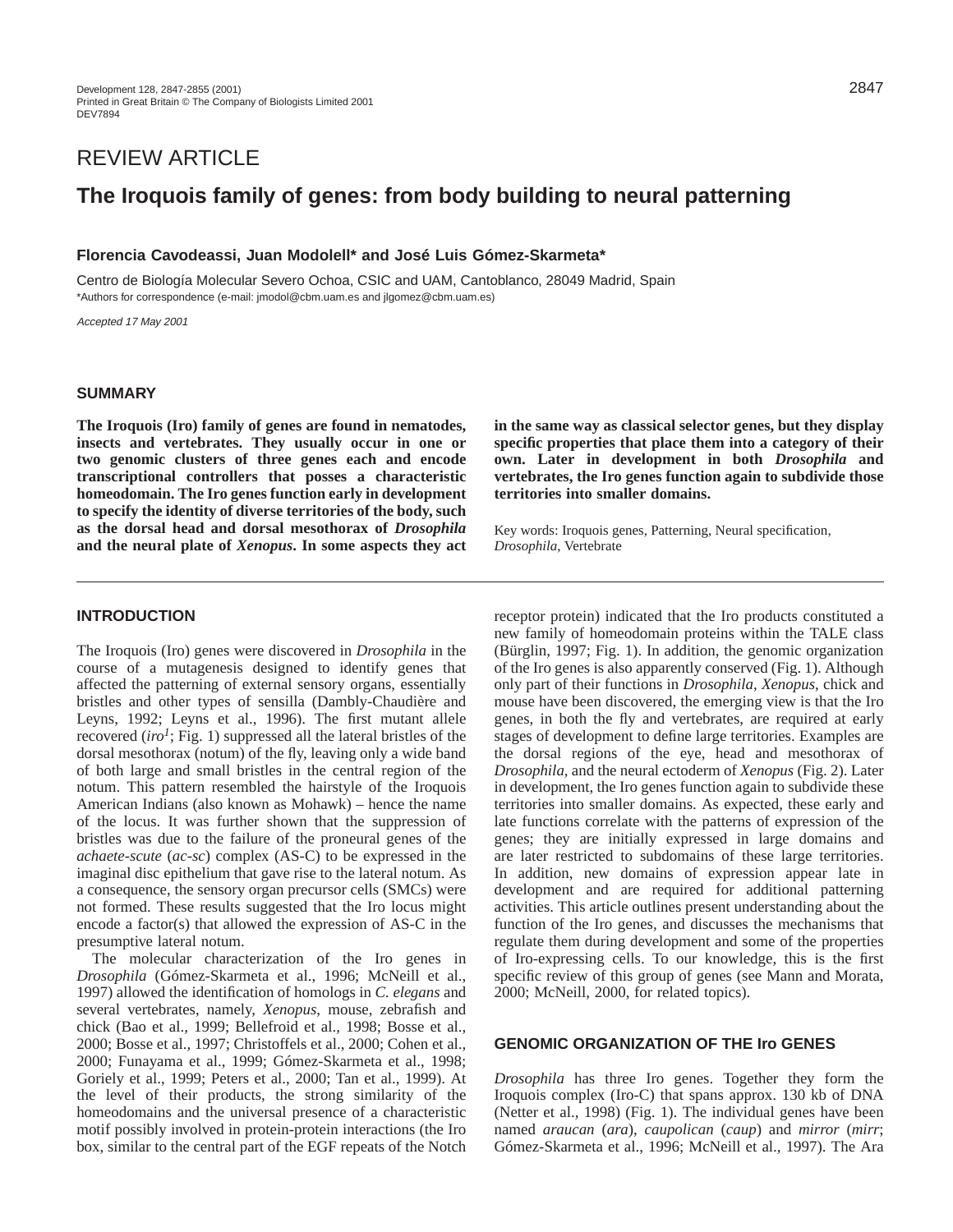

**Fig. 1.** Iro proteins and genomic organization of the Iro genes. All Iro proteins conform to the same structure with two strongly conserved domains: a homeodomain of the TALE class (HD) and the Iro box (ib), a motif reminiscent of the central part of the EGF repeats of the Notch receptor protein. Generally, Iro genes are chromosomally arranged in groups of three genes. Vertebrates paralogous genes are labelled with similar colours. A detailed physical map of the *D. melanogaster* (*Dm*) Iro-C is shown at the bottom of the figure. Molecular lesions associated with *iro1* (chromosomal breakpoint), *irorF209* (P element insertion), and *iroDFM3* and *mirre48* (chromosomal deletions) are indicated. Transcription units of the three Iro *Drosophila* genes are shown in red. Coordinates are in kb. (Data taken from Bosse et al., 2000; Gómez-Skarmeta et al., 1996; McNeill et al., 1997; Netter et al., 1998; Peters et al., 2000.)

and Caup proteins are closely related, whereas Mirr is more divergent. The similarity between Ara and Caup and their essentially identical patterns of expression (Gómez-Skarmeta et al., 1996) suggest that these proteins may functionally replace each other. This is supported by the fact that all the Iro mutations so far analyzed remove the function of both genes

from at least some of their domains of expression, and that overexpression of one gene can rescue defects in imaginal discs associated with the removal of *ara* and *caup* or of *ara*, *caup* and *mirror* (Diez del Corral et al., 1999; F. C., unpublished). This last finding suggests that functional redundancy may even extend to *mirr* to some degree. However, the rescue of the mutant phenotype has not been examined in adults, as overexpression of Iro family members is generally incompatible with viability. Conclusive evidence on their redundancy awaits the availability of point mutations in each gene. The identical pattern of expression of *ara* and *caup* is apparently due to their sharing of common enhancers within the Iro-C (Gómez-Skarmeta et al., 1996). As *mirr* also shows similar expression patterns in some regions of the embryo and imaginal discs, part of these enhancers may also act on *mirr*.

Six Iro genes (*Irx1-Irx6*) have been identified in the mouse (Bosse et al., 2000; Bosse et al., 1997; Bruneau et al., 2001; Christoffels et al., 2000; Cohen et al., 2000; Peters et al., 2000). They are clustered in two groups of three genes each located in chromosomes 8 (*Irx1*, *Irx2* and *Irx4*) and 13 (*Irx3*, *Irx5* and *Irx6*) (Bosse et al., 2000; Peters et al., 2000). The two groups most probably originate from a duplication of an ancestral three-member cluster, as suggested by the similarities among paralogous genes (*Irx1~Irx3*, *Irx2~Irx5* and *Irx4~Irx6*). Similarly to the mouse, six genes can be found in human databases that correspond to *Irx1* to *Irx6*. Analyses of their genome organization indicate that they are also grouped in two clusters of three genes each in chromosomes 5 and 16, in positions equivalent to those of the mouse genes (Bosse et al., 2000; Peters et al., 2000). Orthologs of at least four of these six mouse/human genes have been found in other vertebrates. Thus, the cluster duplication probably occurred in a ancestor of the vertebrate lineage. The genome organization and number of Iro genes in animals such as *Amphioxus* should help determine when these duplication events occurred during the evolution of chordates.

Comparison of vertebrate and *Drosophila* Iro family members indicates that the vertebrate proteins are more similar

**Fig. 2.** Comparison of Iro early and late functions in *Drosophila* imaginal discs and *Xenopus* embryos. Top line, early functions. Iro genes are expressed in the dorsal-most regions of the early second instar eye and wing discs, respectively, and in the neural ectoderm of stage 9-10 *Xenopus* embryos (light pink). Absence of these early functions prevents proper development of these regions. The common functional 'leitmotif' is apparently the specification of large territories. Middle line, late functions. Iro genes are expressed in more resolved patterns (dark pink). Their absence removes pattern elements like sensory bristles and wing veins and probably causes transformation among different types of neurons in the vertebrate CNS. Bottom line, territories affected by early and late functions are denoted by light and dark pink, respectively. nt, section of neural tube. Iro genes are also expressed in several regions of the *Drosophila*



embryo, other imaginal discs, and many other regions and tissues of the vertebrate embryos (Bellefroid et al., 1998; Bosse et al., 2000; Bosse et al., 1997; Calleja et al., 2000; Christoffels et al., 2000; Cohen et al., 2000; Gómez-Skarmeta et al., 1998; Goriely et al., 1999; McNeill et al., 1997; Tan et al., 1999), which suggests additional functions.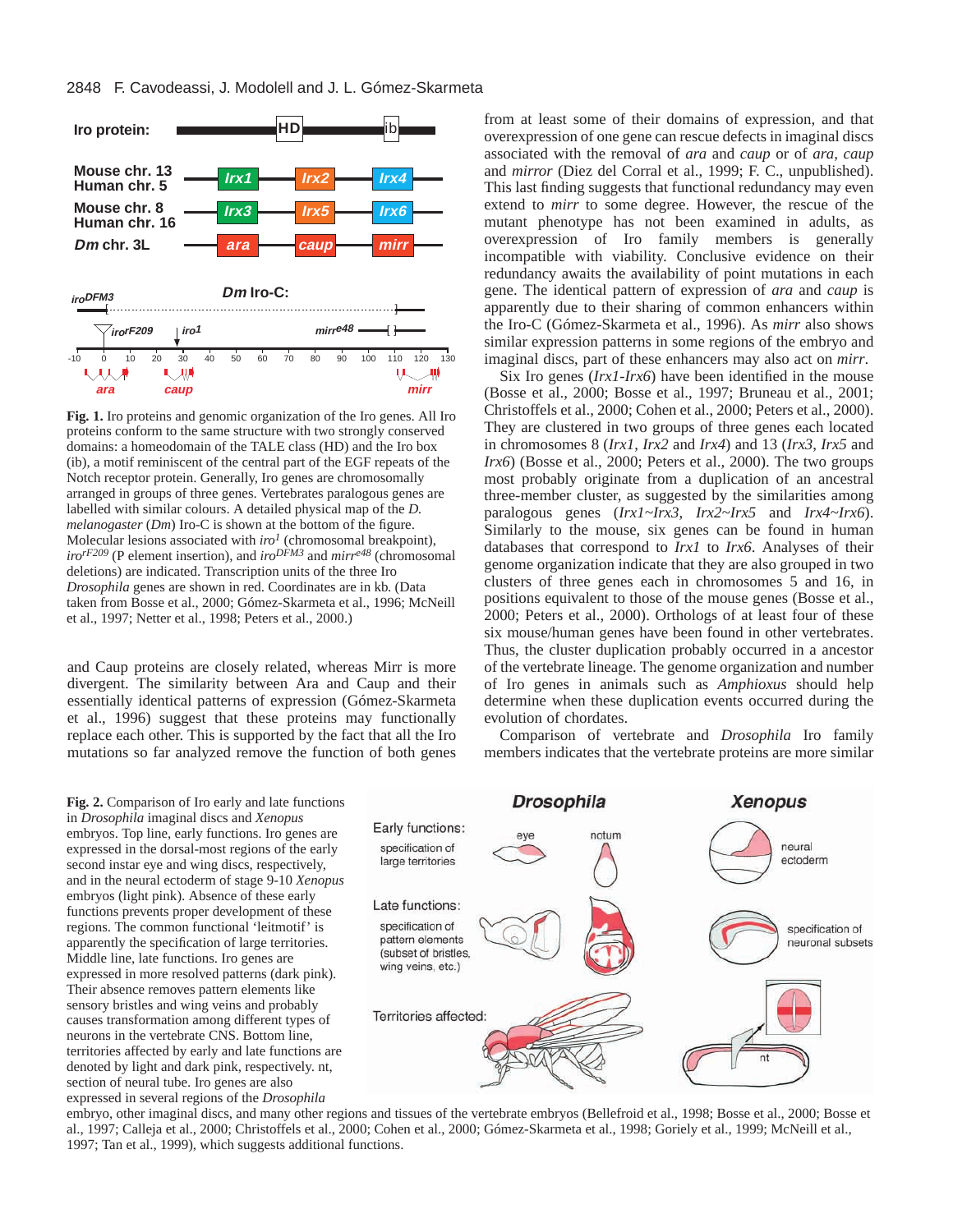to one another than to the *Drosophila* family (Bosse et al., 2000; Peters et al., 2000). Thus, in contrast to the Hox genes (Mann and Morata, 2000), the gene duplications that generated the *Drosophila* Iro-C and the vertebrate Iro clusters may have occurred independently and therefore do not derive from a common ancestral cluster. Moreover, *Caenorhabditis elegans* has only one Iro gene (Bürglin, 1997).

The partially overlapping domains of expression of paralogs suggest that some enhancers may be conserved within the two vertebrate clusters. Moreover, the expression of orthologs in some similar domains suggest that at least part of these enhancers may be conserved in different vertebrate lineages. For example, *Xiro3*, chick *Irx3*, mouse *Irx3* and the zebrafish ortholog *iro3* are expressed in an equivalent region of the dorsoventral axis of the neural tube and in the lateral mesoderm (Bellefroid et al., 1998; Bosse et al., 1997; Briscoe et al., 2000; Tan et al., 1999). Hence, the clustered organization and partially overlapping patterns of expression of vertebrate and also of *Drosophila* genes suggest that genome organization is important for their regulation.

#### **Iro EARLY FUNCTIONS: THE DEFINITION OF LARGE TERRITORIES**

#### **The Drosophila eye**

The Iro-C is essential for the growth and patterning of the pair of eye/antenna imaginal discs of *Drosophila*. These discs give rise to the eyes, most of the head capsule, the antennae and the maxillary palpi of the fly. From at least the late first larval instar, the three Iro-C proteins accumulate in the territory that will give rise to the dorsal half of the eye and the dorsal head capsule. The expression in the dorsal eye territory establishes a smooth interface between Iro-C-expressing and nonexpressing cells that has proven to be essential for the development of the whole eye (Cavodeassi et al., 1999; Domínguez and de Celis, 1998; McNeill et al., 1997; Yang et al., 1999; Fig. 3A). This interface corresponds to a dorsoventral (DV) pattern organizer, which in the adult is topologically associated with the equator, a mirror-image axis of symmetry that bisects the eye (reviewed by Reifegerste and Moses, 1999). Ommatidia on each side of the equator have enantiomorphic polarity.

The first evidence pointing to a role of the Iro-C in eye development came from the analysis of *mirr* loss-of-function cell clones (McNeill et al., 1997), which, when located in the dorsal region of the eye, induced ectopic equators at the border between *mirr*-expressing and non-expressing cells. Afterwards, several groups showed that the spatially restricted expression of the Iro-C was required for proper eye development, as generalized misexpression of either *ara*, *caup* or *mirr* throughout the eye disc led to loss-of-eye phenotypes (Cavodeassi et al., 1999; Cho and Choi, 1998; Domínguez and de Celis, 1998). These data were confirmed by the finding that dorsal clones of cells that completely lacked Iro-C function induced an ectopic DV organizer at the new Iro-C+/Iro-C<sup>−</sup> interface and gave rise to ectopic eyes with their equators running along the ectopic organizer (Cavodeassi et al., 1999; Fig. 3).

The molecular bases for the eye disc DV organizer have to some extent been clarified and are very similar to those that



**Fig. 3.** Iro-C promotes and organizes *Drosophila* eye growth. (A) The three Iro-C genes are expressed in the dorsal (D) half of the eye disc (Iro-C domain). This expression is necessary to establish the eye DV organizer (thick horizontal black line). Iro-C represses within its domain the expression of *fng* and the apposition of ventral (V) *fng*-expressing and D non-expressing cells allows the activation of the N receptor at this interface. N activity is essential for eye growth and patterning, but the nature of the signals (arrows) downstream of this activity are unknown. Iro-C<sup>−</sup> clones within the Iro-C domain allow expression of *fng* and establish ectopic organizers that promote development of ectopic eyes. (B,C) Conventional optic and confocal view of an eye-antenna disc bearing an Iro-C<sup>−</sup> clone (asterisk and outlined in red or white) on which the drawing in A has been modelled. (C) In the confocal view, the developing extant and ectopic eyes are visualized by Elav staining (green or yellow) that reveals developing photoreceptors. White arrowheads show positions of eye DV axes of symmetry. mf, morphogenetic furrow. (D) Ectopic eye (arrowhead), which results from an Iro-C<sup>−</sup> clone like the ones shown in B,C. (Data taken from Cavodeassi et al., 1999.)

support the DV organizer of the wing disc (reviewed by Irvine and Vogt, 1997). In both eye and wing discs, this organizer is prefigured by the activation of the transmembrane Notch receptor in a thin stripe of cells. This activation is effected by Fringe (Fng), which modulates the response of Notch to its ligands Serrate and Delta (reviewed by Irvine and Vogt, 1997; see also Brückner et al., 2000; Moloney et al., 2000). In the eye disc, *fng* is expressed in the ventral region (Fig. 3A) and leads to the activation of Notch exclusively along the interface between *fng*-expressing and non-expressing cells (Cho and Choi, 1998; Domínguez and de Celis, 1998; Papayannopoulos et al., 1998). Iro-C confines the expression of *fng* to the ventral domain by negatively regulating the transcription of this gene in the dorsal half (Cavodeassi et al., 1999; Cho and Choi, 1998; Domínguez and de Celis, 1998; Yang et al., 1999).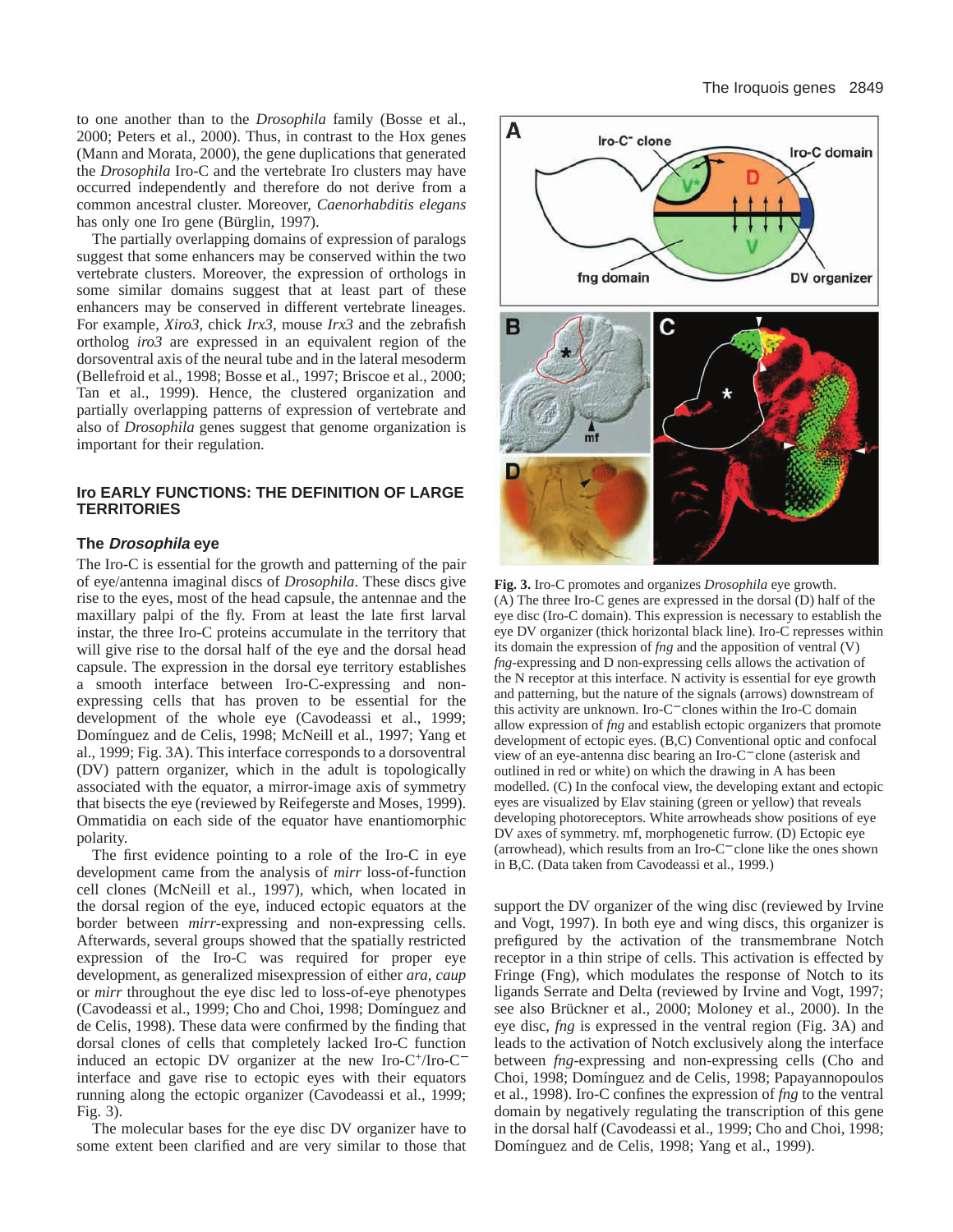#### 2850 F. Cavodeassi, J. Modolell and J. L. Gómez-Skarmeta

In addition to helping establish the dorsoventral organizer, the Iro-C is essential for the specification of the dorsal territory of the head as opposed to the ventral one. Iro-C<sup>−</sup> clones in the prospective dorsal head give rise to typically ventral structures, such as suborbital bristles, ptilinum and rostral membrane, in place of dorsal structures like head capsule, dorsal bristles or ocelli (Cavodeassi et al., 2000; Pichaud and Casares, 2000).

#### **The Drosophila dorsal mesothorax**

Similar to the eye/antenna disc, the Iro-C is expressed, at least from the early second instar, in the entire dorsalmost part of the wing disc, that which will give rise to the dorsal mesothorax (essentially the notum, Fig. 4A). Again, similar to the eye/antenna disc, this early expression in the wing disc has a dual role: helping to confer identity and setting up an organizing center that patterns the tissue at both sides of the boundary of Iro-C expression (Diez del Corral et al., 1999). In this disc, this boundary corresponds to the border between the developing notum and the wing hinge (Fig. 4A).

The early expression of Iro-C is necessary for specifying the notum fate, as its removal causes prospective notum cells to autonomously adopt a wing hinge fate (Diez del Corral et al., 1999), as revealed by the generation of diverse typical hinge structures, i.e. ectopic tegulae and sclerites. Paleontological data on the structure of primitive fossil pterygote hinges suggests that the hinge structures have originated from the tergal lobes (lateral projections of the tergum; Kukalova-Peck, 1978); that is, phylogenetically, they are probably body wall structures. Thus, the Iro-C may help establish a subdivision between two tergal territories and may do so by antagonizing genes that specify hinge fate.

The pattern organizing properties of Iro-C expression boundaries are manifested by the effects of Iro-C<sup>−</sup> clones located within the prospective notum in the surrounding wildtype tissue (Diez del Corral et al., 1999; Fig. 4A,C). These clones surround themselves with a smooth fold, which is formed by wild-type and Iro-C<sup>−</sup> cells and is most similar to the fold that separates, in the third instar disc, the notum and hinge territories. Using appropriate disc markers it has been found that the mutant clones cause the surrounding mediolateral notum cells to acquire properties that are typical of cells located near the notum/hinge border (Fig. 4C). The signal(s) that arise from this border and organize pattern in neighbouring tissue are unknown, although the Notch/Fringe signaling system is most probably not involved (F. C., unpublished).

#### **The vertebrate neural plate**

In *Xenopus*, three Iro genes have so far been identified (Bellefroid et al., 1998; Gómez-Skarmeta et al., 1998). Two of them, *Xiro1* and *Xiro2*, are expressed at the beginning of gastrulation in the dorsal ectoderm. By injection of mRNAs that encode wild-type or modified forms of the Xiro proteins it has been found that, in the wild type, these proteins are essential for development of the neural plate (Bellefroid et al., 1998; Gómez-Skarmeta et al., 1998; Gómez-Skarmeta et al., 2001). Thus, their overexpression enlarges the neural plate and reduces the neural crests (Fig. 5). Conversely, interference with Xiro function, by means of dominant negative derivatives, transforms neural territory towards epidermis. Moreover, the Xiro proteins may act redundantly, as suggested by their highly related homeodomains, their lookalike patterns of



**Fig. 4.** Iro-C helps to specify the *Drosophila* notum and establishes a pattern organizer at the notum/wing hinge border. (A) Cartoon of a mature wing disc with indication of the fates of the relevant regions. Dark and light blue lines indicate compartment borders (D, dorsal; V, ventral; A, anterior; P, posterior compartments). Iro-C domain of expression is coextensive with the presumptive notum in young wing discs. This expression is necessary for the specification of the notum, as Iro-C<sup>−</sup> clones transform notum into wing hinge (Diez del Corral et al., 1999; indicated by a green H). The border of notum Iro-Cexpressing and hinge Iro-C-non-expressing cells is a pattern organizing center (arrows), as revealed by the effects of Iro-C<sup>−</sup> clones on the surrounding wild-type tissue. This acquires properties of lateral notum (LN; see also below). (B) Clones of cells overexpressing Ara in the wing pouch stained with anti Ara antibody (red in the A compartment and white in the P compartment). The cells show strong affinity for each other, as indicated by the stringlike shape of the clones that can establish contact even across the A/P compartment boundary (arrowhead). Blue and white, *engrailed* expression (data courtesy of R. Diez del Corral). (C) Iro-C<sup>−</sup> clone  $(iro^{DFM3})$  on which the cartoon in A has been modeled. Green: *l(2)09261* marker specific for the wing, hinge and anterior lateral notum (arrowhead). This marker is not or is very weakly expressed in the rest of the presumptive notum. The presence of the Iro-C<sup>−</sup> clone (asterisk) causes the surrounding wild-type tissue to express the marker (arrow), indicating a fate transformation towards lateral notum. (Data taken from Diez del Corral et al., 1999.)

accumulation and the similar effects of their overexpression on neural development.

Some inroads have been made towards understanding the mechanism by which Xiro acts on neural plate specification (Gómez-Skarmeta et al., 2001). In *Xenopus*, neural fate acquisition requires removal of BMP-4 function from the dorsal ectoderm. *Bmp-4* is initially expressed throughout the embryo but, soon after gastrulation begins, its expression disappears from the dorsal mesoderm and ectoderm. This downregulation depends on Wnt signaling, which should activate one or more repressors to accomplish this downregulation (reviewed by Harland, 2000). One of the repressors seems to be Xiro1, because expression of *Xiro1* is activated by Wnt signaling and overexpression of *Xiro1* represses *Bmp-4*. Moreover, the presence of a dominant negative form of Xiro1 promotes ectopic *Bmp-4* expression. However, BMP-4 signaling also represses *Xiro1*. It seems likely that Xiro1 directly represses *Bmp-4*, as it binds to the *Bmp-4* promoter. Moreover, Xiro1 (and most likely Xiro2 and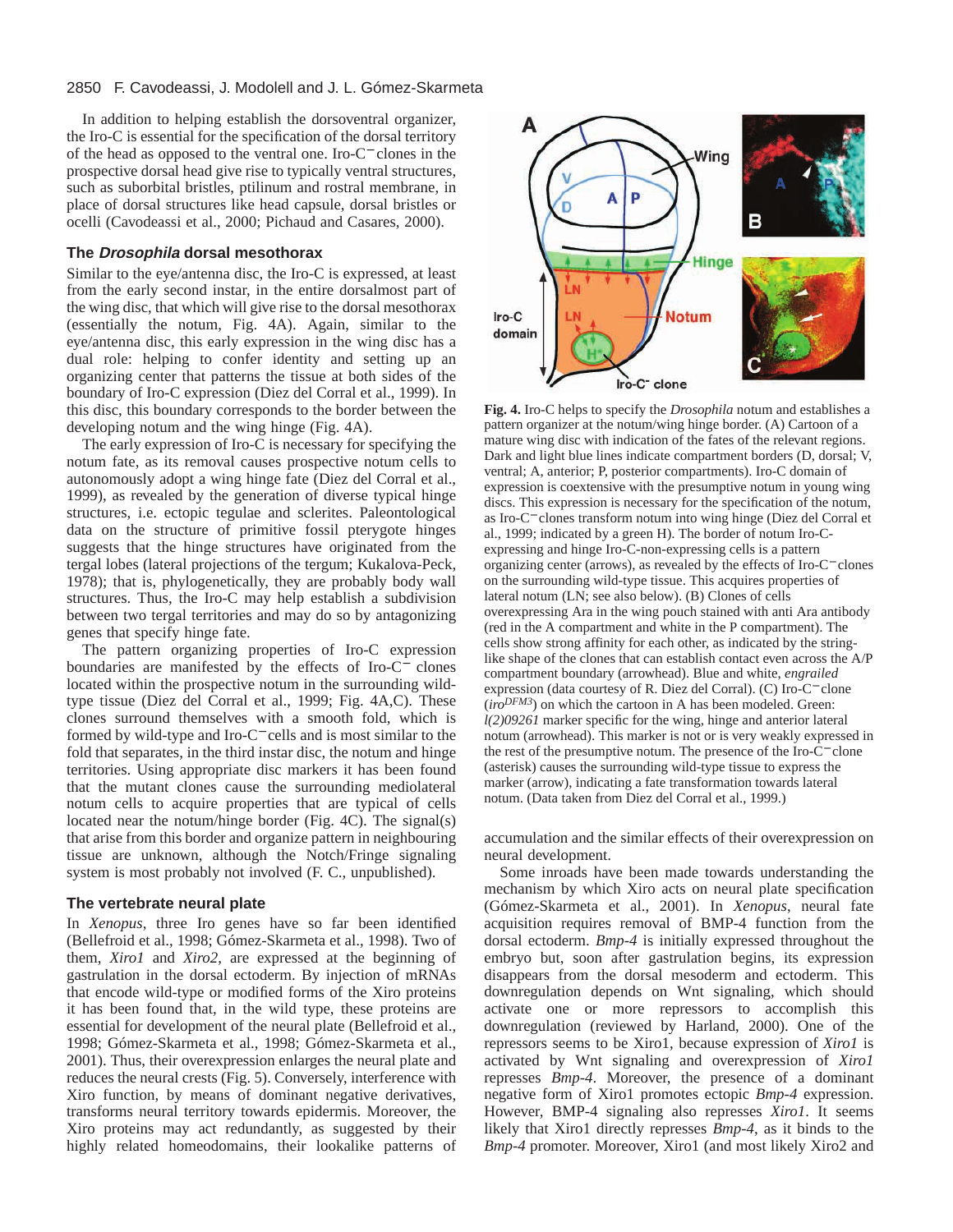

**Fig. 5.** Early *Xiro* function is required for neural plate formation. (A) Drawing of a dorsal view of a *Xenopus* embryo at the neurula stage. *Xiro* overexpression on the right side (injected with *Xiro1* mRNA) expands the neural plate (np). This expansion is associated with a reduction of the adjacent neural crest territory (nc). (B) *Xenopus* embryo injected with *Xiro1* and *lacZ* mRNAs. Compare the size of the neural plate, as determined by expression of the *Sox2* marker, in the uninjected left side with the injected right side (black arrowhead; green, X-gal-staining to reveal injected side). (C) Interference with early *Xiro* function using a dominant negative construct suppresses neural differentiation on the injected side (black arrowhead; brown, Myc staining, which reveals localization of dominant negative protein). (Data taken from Gómez-Skarmeta et al., 1998; Gómez-Skarmeta et al., 2001; Bellefroid et al., 1998.) White arrowheads in B,C indicate the position of the midline of the neural plate.

3) appears to act mechanistically as a repressor (Gómez-Skarmeta et al., 2001). Thus, the Xiro proteins, by repressing *Bmp-4*, help define the territory of the neural ectoderm. It is of interest that in the absence of both BMP-4 signaling and Xiro1 function, neural fate is not attained (Gómez-Skarmeta et al., 2001). This indicates that Xiro1 not only represses *Bmp-4*, but downregulates other factors that repress neural fate. These factors remain to be determined. The reported ability of ectopic Xiro to expand the domains of expression of proneural genes (Gómez-Skarmeta et al., 1998) may be an indirect consequence of its enlargement of the neural plate. The finding that Xiro1 acts as a repressor also suggests an indirect effect on proneural genes.

The chick ortholog of *Xiro2* (*Irx2*) is initially expressed at the prospective neural plate in a pattern largely complementary to that of *Bmp-4* (Goriely et al., 1999). Thus, it is possible that, similarly to Xiro1, Irx2 and BMP-4 interact antagonistically. However, in the chick and mouse, inhibition of BMP-4 activity is not a clear requisite for neural plate formation. Hence, it will be of interest to determine whether *Irx2*, or other chick Irx genes, are required for proper neural plate specification, similar to their *Xenopus* counterparts.

## **LATE Iro FUNCTIONS: SUBDIVISION OF TERRITORIES**

### **The dorsolateral subdivision of the Drosophila notum**

Although the Iro-C is initially required for the specification of the whole notum, at later stages its expression is restricted to the lateral domain (Figs 2 and 6A). Accordingly, late Iro-C<sup>−</sup> clones do not affect the medial (dorsalmost) region, but prevent the proper specification of the lateral notum, as demonstrated by the formation of vesicles that detach from the adult notum cuticle (Diez del Corral et al., 1999). The removal of Iro-C



**Fig. 6.** Proneural genes are expressed within the larger domains of Iro expression in both *Drosophila* imaginal disc and *Xenopus* embryos. (A) Expression of *caup* and *sc* in late third instar wing discs and a drawing showing the overlap between both patterns of expression. *ara* and *ac* expressions are indistinguishable from those of *caup* and *sc*, respectively. Proneural clusters whose presence is known to depend on Iro-C are shown in brown. Other proneural clusters are denoted in red. al, allula; DC, dorsocentral cluster; L3, L3 proneural cluster; NP, notopleural clusters; WM, wing margin. (B) Overlapping patterns of expression of *Xiro1* and *Xash-3* in the neural plate of the *Xenopus* embryos at the neurula stage. *Xiro2* is coexpressed with *Xiro1*. *Xiro3* is expressed in a similar pattern although in slightly narrower bands. In addition, both *Xiro1* and *Xiro2* are expressed in the prospective placode region (pc), whereas *Xiro3* is expressed in lateral mesoderm. Other *Xenopus* proneural genes such as *Xnrgr-1* are expressed in domains that partially overlap with those of *Xiro* genes. (Data taken from Gómez-Skarmeta et al., 1996; Gómez-Skarmeta et al., 1998; Bellefroid et al., 1998.

expression from the medial region seems to depend on the *pannier* (*pnr*) gene. *pnr*, which encodes a GATA transcriptional regulator, is expressed in this medial region and helps specify its identity (Calleja et al., 2000). Directly or indirectly, Pnr downregulates Iro-C, as *pnr*<sup>−</sup> clones within the *pnr*-expressing domain generally upregulate Iro-C, and ectopic expression of *pnr* within the Iro-C domain suppresses its expression. Although overexpression of *pnr* in the lateral notum interferes with its proper development (Calleja et al., 2000; García-García et al., 1999), it is unclear whether removal of Iro-C is also a requisite for correct specification of the medial notum.

Subdivisions into dorsal and dorsolateral domains demarcated by the largely exclusive expression of *pnr* and Iro-C also occur in the head, terguites and late embryos. However,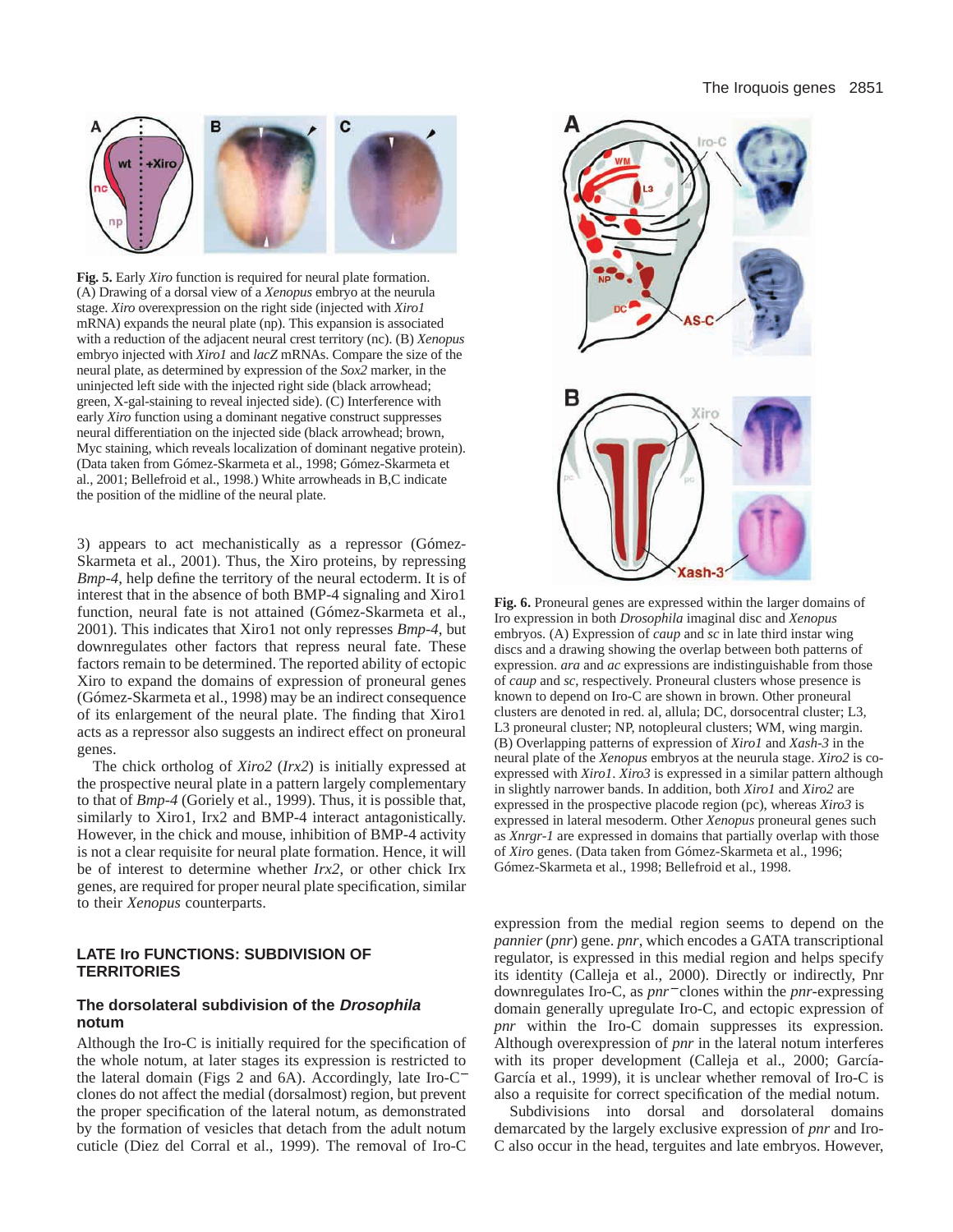#### 2852 F. Cavodeassi, J. Modolell and J. L. Gómez-Skarmeta

their functional significance has been examined only in the terguites, where Iro-C is required for proper pigmentation and normal morphology of bristles in their lateral region (Calleja et al., 2000).

## **The patterning of notum bristles and wing veins**

The late function of Iro-C in the lateral notum is also necessary for the development of its sensory organs. In the presumptive notum of *iro1* flies, the expression of *ara* and *caup* is strongly decreased (Gómez-Skarmeta et al., 1996). This is most probably responsible for the lack of *ac-sc* expression in the lateral notum and, as a result, the absence of sensory organs (Leyns et al., 1996). (The patterns of expression of *sc* and *caup* are shown in Fig. 6.) The depletion of Mirr alone (i.e., homozygous *mirr<sup>B1−12</sup>* allele) also removes two out of seven lateral large bristles and it genetically interacts with *iro<sup>1</sup>* and other Iro recessive alleles (Kehl et al., 1998). Thus, the three Iro-C proteins appear to promote the activity of *ac-sc* and suggest, given the functional redundancy of the Iro-C proteins, that *ac-sc* expression requires a certain level of overall Iro-C function. As the Ara protein binds in vitro to an evolutionarily conserved, functionally indispensable sequence of an *ac-sc cis*regulatory element, it has been proposed that the Iro-C proteins directly activate these proneural genes (Gómez-Skarmeta et al., 1996). However, overexpression of a chimeric protein containing the Ara homeodomain fused to the Engrailed repressor domain, which should function as a repressor, expanded the proneural cluster governed by that regulatory element. This expansion was similar to that obtained by overexpressing wild-type Ara (J. L. G. S. and E. de la Calle-Mustienes, unpublished), suggesting that this, and other Iro proteins, act as transcriptional repressors. Hence, their positive effect on *ac-sc* should be indirect and probably related to the proper specification of the notum territory.

Besides allowing development of the notum lateral bristles, the Iro-C genes also help confer identity to these sensory organs (Grillenzoni et al., 1998). The sensory neurons innervating the medially located bristles send an axonal branch that crosses the CNS midline (medial identity), while the ones that innervate the lateral bristles do not send such a branch (lateral identity). The lateral identity depends on the presence of Iro-C products. It is not known whether this requirement occurs during neuronal differentiation or is a consequence of the earlier Iro-C function in lateral notum specification.

At third instar larvae, new Iro domains of expression appear in the prospective wing pouch. Iro-C is expressed in the presumptive veins L1, L3 and L5, it is required to activate the provein gene *rhomboid/veinlet* (*rho/ve*) and it is necessary for the differentiation of these veins (Gómez-Skarmeta et al., 1996). Similar to the activation of the proneural genes, it is possible that these requirements underlie a role of the Iro-C in the proper specification of the vein territory. The allula, in whose anlage the Iro-C is also expressed (Fig. 6), requires its function for its development (Gómez-Skarmeta et al., 1996; Kehl et al., 1998).

#### **The subdivision of the vertebrate neural tube**

During neurulation, the pattern of expression of *Xiro1* and *Xiro2* becomes restricted to two stripes within the neural plate that extend posteriorly from the midbrain-hindbrain boundary. *Xiro3* is also expressed within the *Xiro1/2* domain, but in narrower stripes (Fig. 6B). These patterns of expression suggest that the Xiro proteins function in the subdivision of the neural territory. This has been demonstrated in the chick embryo, where *Irx3*, the ortholog of *Xiro3*, together with other homeodomain factors, effect the dorsoventral patterning of the neural tube (Briscoe et al., 2000). *Pax6*, *Pax7*, *Dbx1*, *Dbx2*, *Irx3*, *Nkx6.1* and *Nkx2.2* are expressed in partially overlapping domains along the dorsoventral axis of the neural tube in response to an activating/repressing gradient of Shh molecules emanating from the notochord and floor plate. The combinations of these transcription factors define five regions, each of which will give rise to one of five types of neurons (V0, V1, V2, MN and V3). For example, the region that generates V2 neurons expresses both *Irx3* and *Nkx6.1*, while that which forms MN neurons expresses *Nkx6.1* alone. *Irx3* overexpression in the MN domain transforms MN into V2 neurons. This and other ectopic expression experiments support the model that combinations of homeoproteins define the identity of the different neurons (Briscoe et al., 2000). Mutual repression between some of the homeodomainencoding genes allows formation of sharp boundaries among their expression domains. It is not known whether Irx3 helps generate such sharp borders, as its *Drosophila* counterparts do in the notum/hinge and dorsal/ventral eye boundaries.

### **Heart patterning**

The Iro genes also participate in the subdivision of the vertebrate heart into smaller territories (Bao et al., 1999). The developing heart derives from a single tubular structure that gives rise to two types of chambers: the ventricles and the atria. In chick, *Irx4* is expressed mainly in the developing ventricle. Ectopic expression of *Irx4* in the atria activates ventriclespecific genes. Conversely, expression of a dominant negative form of Irx4 in the ventricle downregulates ventricle-specific genes and activates atria-specific genes. However, these alterations of the sites of expression of chamber-specific genes are not associated with morphological atria/ventricle transformations. Thus, rather than defining heart chamber identity, *Irx4* probably imparts specific regional characteristics such as contractile and electrophysiological properties. Indeed, mice with targeted disruption of Irx4 exhibit normal heart morphology, but aberrant ventricular gene expression and maturity onset cardiomyopathy (Bruneau et al., 2001). In contrast to *Xenopus* Iro proteins, Irx4 appears to act as a transcriptional activator (Bao et al., 1999).

# **CONTROL OF Iro GENE EXPRESSION**

Some progress has been made in unraveling the control of Iro genes expression at early and late stages of development. The emerging view is that although some signalling pathways are recurrently used in their control, the details of their regulation vary widely among different tissues. Sequence and functional comparison of the Iro enhancers will be needed to decide whether the parallels in regulation have a common ancestry or have originated independently. This seems particularly intriguing, given the most likely possibility that the tandem duplications that have given rise to the *Drosophila* and vertebrate Iro clusters are independent events.

In *Drosophila*, the Iro genes are activated early in the dorsal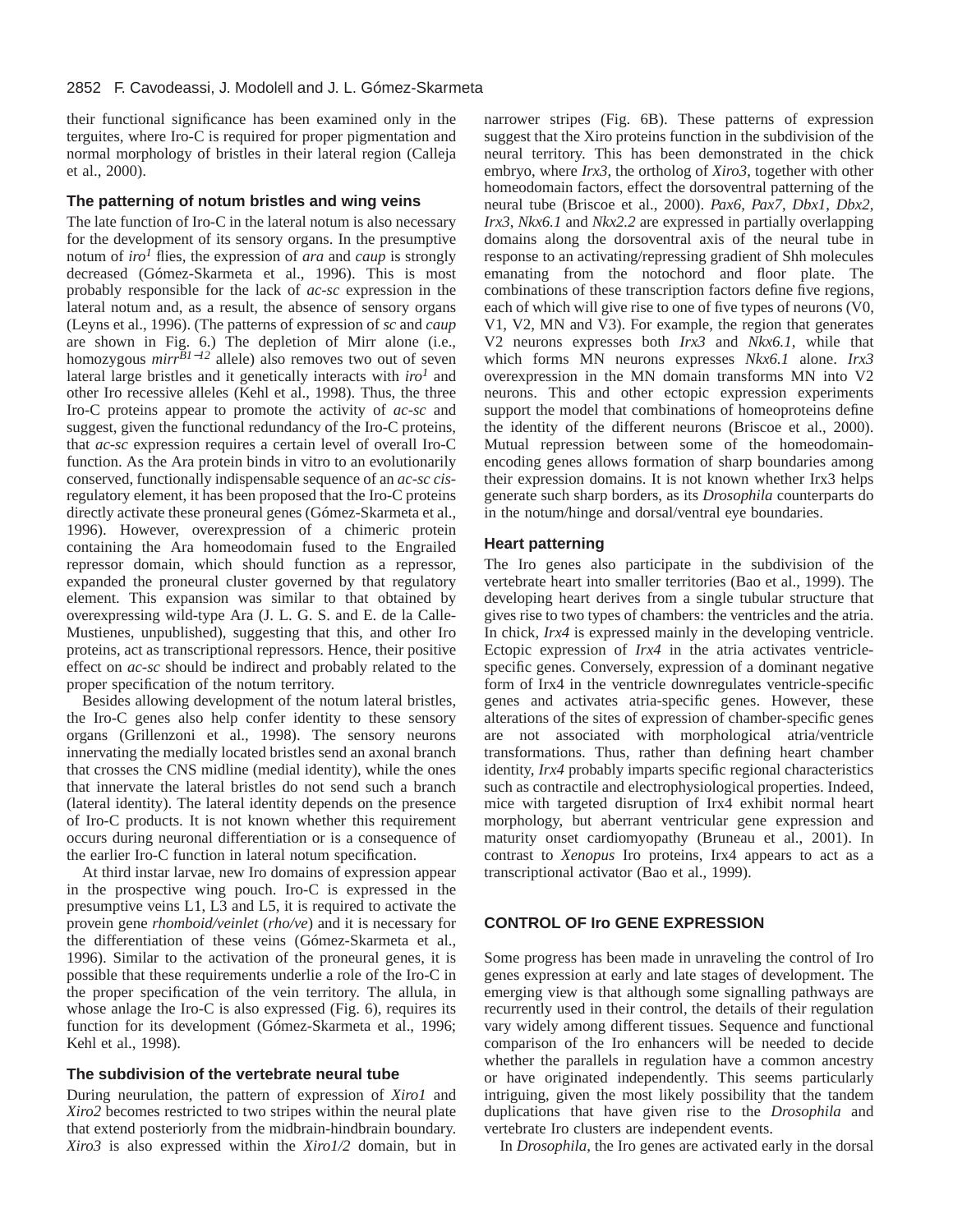domain of the eye disc by Wg and Hh signaling (Cavodeassi et al., 1999). The JAK/STAT pathway has also been found to positively regulate *mirr* (Zeidler et al., 1999); it probably also regulates *ara*/*caup* expression. In the prospective notum, early activation of Iro-C appears to be promoted by the EGFR signaling pathway (Wang et al., 2000). The Vein (Vn) EGFRactivating ligand is mostly restricted to the prospective notum and may be responsible for the Iro-C activation in this region. Thus, several signalling pathways participate in the early activation of Iro-C in the imaginal discs. In the case of the early expression of vertebrate Iro genes, the Wnt and BMP-4 signaling pathways have so far been implicated (see above).

The regulation of late Iro gene expression in *Drosophila* has been examined in detail only in the region of the third instar wing disc that will give rise to the wing vein L3, where *ara* and *caup*, but not *mirr*, are expressed (Gómez-Skarmeta and Modolell, 1996; Fig. 6A). This control has provided an excellent example of how inputs from different signaling systems and partially overlapping distributions of factors (a prepattern) are integrated to create smaller and more precise spatial domains. Indeed, Hh signaling is responsible for *ara/caup* activation and this is mediated by the Gli protein Cubitus interruptus (Ci). High levels of Dpp signaling are also required. Accordingly, *ara-caup* expression occurs within the band where the Ci protein acts as an activator and where Dpp signaling is maximal. However, the *ara-caup* domain does not encompass the whole Ci band because it is delimited posteriorly by the repressor Engrailed, which accumulates in a narrow wedge that overlaps with the Ci band, and it is split into two subdomains by Wg, which accumulates at the prospective wing margin and blocks expression of *ara-caup*. In the wing pouch, outside the domain of Ci accumulation, *ara-caup* are repressed by the zinc-finger factors Spalt and Spalt-related (Sal/Salr; de Celis and Barrio, 2000). The posterior edge of the Sal/Salr domain apparently delimits the anterior edge of the *ara-caup* expression in the L5 prospective vein territory.

Little is known about the control of late expression of vertebrate Iro genes. In *Xenopus*, the refinement of the early *Xiro* domain comprising most of the neuroectoderm (Fig. 2) to two narrow bands located at each side of the midline (Fig. 5) probably depends on Hh signaling mediated by Gli proteins, while posteriorizing signals such as retinoic acid and FGF seem to limit them to the region posterior to the midbrain/hindbrain boundary (Gómez-Skarmeta et al., 1998; Bellefroid et al., 1998). Chick Iro genes seem also to depend on Hh signaling (Briscoe et al., 2000).

# **CELL-CELL AFFINITY AND Iro EXPRESSION**

In the *Drosophila* wing imaginal disc, the best characterized pattern organizing centers are associated with compartment borders. Compartments are defined by cell lineage restriction boundaries and are associated with the expression of a selector gene, *engrailed* (*en*) in the posterior (P) and *apterous* (*ap*) in the dorsal (D) compartment, that provides identity and a specific affinity to the cells of the compartment (reviewed by Blair, 1995; Mann and Morata, 2000). The distinct affinities of cells of opposing compartment (i.e., A versus P or D versus V, Fig. 4A) are thought to help maintain the integrity of compartment boundaries. The confrontation of cells that

express a selector gene with cells not expressing it at the other side of the compartment boundary induces specific signals across this boundary that organize pattern in both compartments.

We have discussed how the apposition of Iro-C-expressing and non-expressing cells generate the DV organizer of the eye disc and the notum/hinge organizer of the wing disc. Are these organizers also associated with compartment borders? Although strictly the answer should be no, the situation in the eye disc warrants some qualifications. In this disc, there is an early cell lineage restriction that, in the adult fly, bisects the eye and head in dorsal and ventral regions. However, this restriction is not absolute, as would be expected from a clasical compartment boundary (Baker, 1978; Campos-Ortega and Waitz, 1978). Still, the expression of the Iro-C in the dorsal half of the early eye disc, which is necessary for conferring its dorsal identity and for generating the eye DV organizer, suggests that Iro-C is the selector responsible for that cell lineage restriction (Cavodeassi et al., 1999; Domínguez and de Celis, 1998). This interpretation is supported by the finding that, in addition, the Iro-C apparently confers a specific affinity to the cells in which it is expressed. Indeed, Iro-C<sup>−</sup> clones surrounded by Iro-C-expressing cells have smooth contours, in contrast to the wiggly contours of clones whose cells have the same state of expression of Iro-C as the surrounding tissue (Cavodeassi et al., 1999; Yang et al., 1999). Moreover, Iro-C<sup>−</sup> clones of dorsal origin can trespass the DV boundary and end up located within the ventral compartment (Cavodeassi et al., 1999). That the Iro-C proteins endow cells with a specific affinity is dramatically manifested by clones of cells that overexpress Ara (Fig. 4B); these seek to contact each other even when they belong to different compartments.

However, in contrast to classical selector genes, whose expression is maintained throughout development, the expression of the Iro-C fades away from the dorsal compartment during the third instar, coinciding with the onset of ommatidial differentiation (Cavodeassi et al., 1999). This suggests that Iro-C homeoproteins must be removed for cell differentiation to take place. Conceivably, the differences of cell affinity across a sharp border of Iro-C expression might interfere with the proper assembly of the crystalline arrangement of ommatidia. Moreover, because individual ommatidia can recruit cells of dorsal and ventral origin at the equator (Lawrence and Green, 1979; Ready et al., 1976), compartment-specific differential affinities might also interfere with ommatidial assembly. The disappearance of Iro-C products may lead to the breakdown of the cell-lineage restriction border, which might help, early in eye development, to maintain the integrity of the DV organizer.

In contrast to the eye disc, in the wing disc, the smooth and relatively straight border of Iro-C-expressing and nonexpressing cells associated with the notum/hinge organizer is not a cell lineage restriction border (Diez del Corral et al., 1999). Most likely, the differences in affinity between Iro-Cexpressing and non-expressing cells, manifested by the smooth borders of Iro-C<sup>−</sup> clones in the presumptive notum (Fig. 4), are important to maintain the separation of two cell populations. However, the fact that descendants from cells in either population can cross the border suggests that the state of expressing or non-expressing Iro-C is not inheritably maintained. Rather it must be imposed by other agents.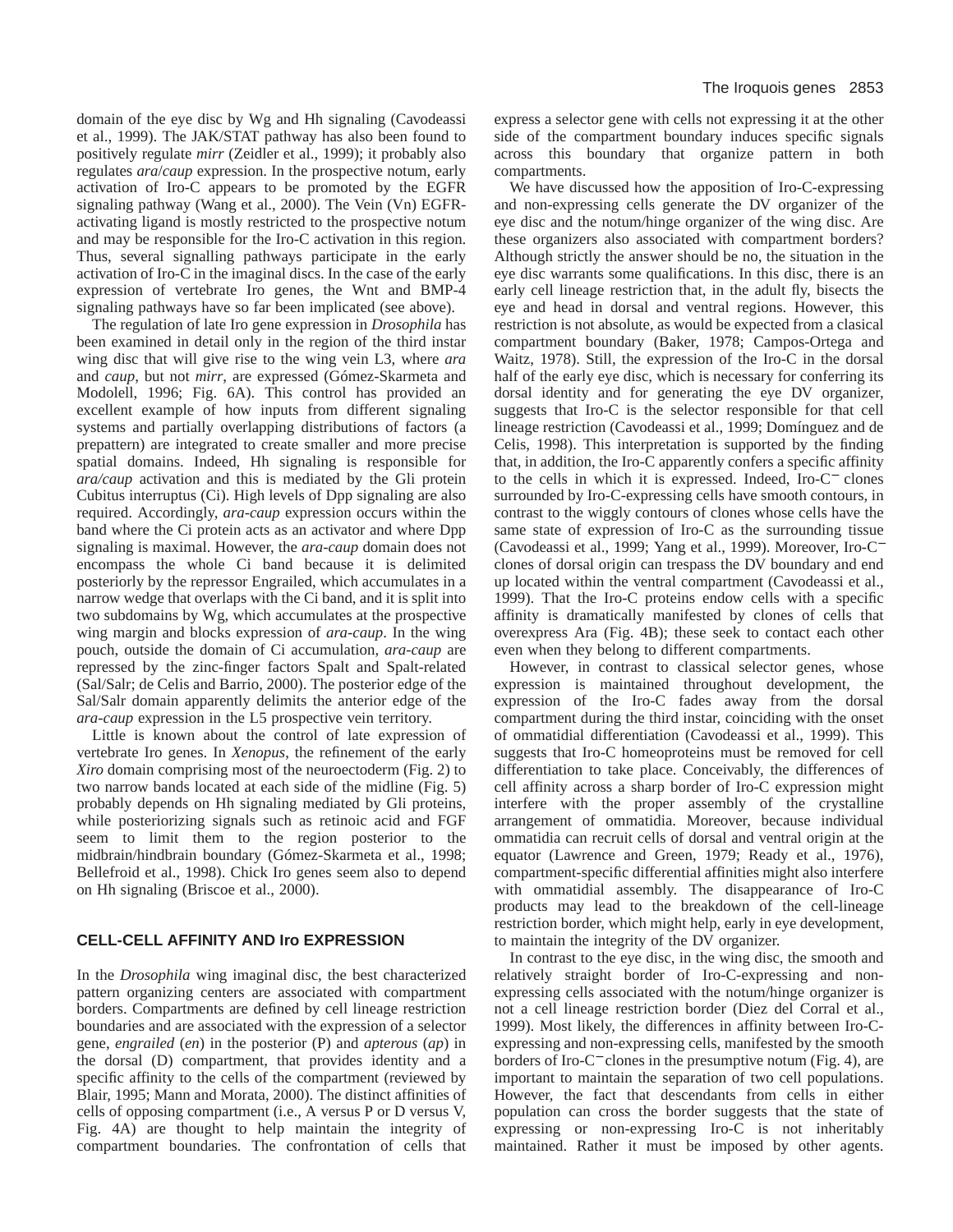Epidermal growth factor signaling probably delimits the early Iro-C-expressing domain, but it is not known whether it also helps maintain the straight border at later stages.

Another difference between Iro-C and typical selector genes is that the ectopic expression of the Iro-C genes in the ventral compartment of the eye disc does not induce transformations reciprocal to their loss-of-function phenotypes (Cavodeassi et al., 2000). The Iro homeodomains are related to those of the Pbx/Meis proteins (Gómez-Skarmeta et al., 1996; McNeill et al., 1997), which act as cofactors of many Hox proteins (Mann and Affolter, 1998), and have the Iro box that probably mediates protein-protein interactions. Thus, they could act as transcription factors in multimeric complexes. Accordingly, their absence would impair the function of these complexes, thereby causing dorsal-to-ventral transformations, but their ectopic expression in ventral cells would not reproduce their normal function if other members of the complexes were unavailable in these cells. Hence, the reciprocal transformations should not be accomplished.

In vertebrates, it is not known whether the Iro genes define cell affinity properties and organizing centers. However, most (if not all) of the Iro genes already identified show sharp boundaries of expression in the midbrain/hinbrain junction (Bellefroid et al., 1998; Bosse et al., 2000; Bosse et al., 1997; Cohen et al., 2000; Gómez-Skarmeta et al., 1998; Goriely et al., 1999; Peters et al., 2000; Tan et al., 1999). This territory acts as an organizer for both the midbrain and hindbrain. Thus, similar to the *Drosophila* notum/hinge and dorsal/ventral eye organizing borders, the vertebrate Iro genes perhaps participate in the specification of this and other organizing boundaries (reviewed by Simeone, 2000). Their function in rhombomeres, which are known to behave as cell-affinity compartments (reviewed by Lumsden and Krumlauf, 1996), may also be of special interest. It is possible that, again as in *Drosophila*, the vertebrate Iro proteins help to create differences of cell affinities between the Iro-expressing and non-expressing rhombomeres.

# **PERSPECTIVES**

The complexity of the patterns of expression of the Iro genes in both *Drosophila* and vertebrates suggest many not yet characterized functions in the development of other territories. Specially tantalizing may be their functions in vertebrate limbs, mesodermal placodes and in rhombomeres, as well as in the *Drosophila* embryo, where Iro members show restricted patterns of expression in several regions and tissues (McNeill et al., 1997; Calleja et al., 2000).

Although several genes have been suggested as candidates for Iro regulation (*Drosophila fng*, *ac-sc*, *rho/ve* and *Xenopus Bmp-4*, *Xash-3*), it is not known whether the control is direct. The characterization of the Iro DNA-binding preferences and the identification and functional analyses of the binding sites in the *cis*-regulatory elements of the putative Iro regulated genes may help clarify this point. Evidently, many additional target genes remain to be identified.

Both *Drosophila* and *Xenopus* data suggest partial redundancy of the Iro genes (Bellefroid et al., 1998; Gómez-Skarmeta et al., 1996; Gómez-Skarmeta et al., 1998). However, in the mouse developing heart, each Irx gene analyzed is expressed in a distinct pattern that comprises different subterritories (Christoffels et al., 2000; Cohen et al., 2000; Bao et al., 1999; Bruneau et al., 2001). Considering that chick *Irx4* specifies ventricular properties (Bao et al., 1999; Bruneau et al., 2001), we speculate that each mouse Irx gene has a specific function and defines properties of different territories. If this were the case, Irx genes would be unable to substitute for one another, indicating non-redundant functions. The fact that the similarity among different Irx proteins is limited to small regions of their sequences (the homeodomain and the Iro box, Fig. 1) also suggests non-redundant functions. The remaining, non-conserved regions of these proteins may be required for specific modulation of their activity by means of different protein-protein interactions. We have discussed that the presence in Iro proteins of motifs apparently involved in this type of interactions, together with the resemblance of their homeodomains to those of the Pbx/Meis family, suggest that the Iro proteins act as multiprotein complexes. It is therefore of interest to clarify whether these proteins act in fact as complexes and, if so, to identify their partners. Association with different partners could explain why some Iro proteins act as repressors (Xiro1) and others as activators (Irx4). Finally, a detailed analysis of how these genes are regulated will integrate Iro genes in developmental genetic cascades and help us to understand the importance of their genomic organization.

We are grateful to S. Campuzano, J. F. de Celis, R. Diez del Corral, M. Ruiz-Gómez and colleagues of our laboratory for constructive criticism of the manuscript. Grants from Human Frontier Science Program (RG0042/98B), Comunidad Autónoma de Madrid (08.5/0044.1/99) and Dirección General de Investigación Científica y Técnica (PB98-0682), and an institutional grant from Fundación Ramón Areces to the Centro de Biología Molecular Severo Ochoa are acknowledged.

## **REFERENCES**

- Baker, W. K. (1978). A clonal analysis reveals early developmental restrictions in the *Drosophila* head. *Dev. Biol.* **62**, 447-463.
- **Bao, Z.-Z., Bruneau, B. G., Seidman, J. G., Seidman, C. E. and Cepko, C. L.** (1999). Regulation of chamber-specific gene expression in the developing heart by *Irx4*. *Science* **283**, 1161-1164.
- **Bellefroid, E. J., Kobbe, A., Gruss, P., Pieler, T., Gurdon, J. B. and Papalopulu, N.** (1998). *Xiro3* encodes a *Xenopus* homolog of the *Drosophila Iroquois* genes and functions in neural specification. *EMBO J.* **17**, 191-203.
- **Blair, S. S.** (1995). Compartments and appendage development in *Drosophila*. *BioEssays* **17**, 299-309.
- **Bosse, A., Stoykova, A., Nieselt-Struwe, K., Chowdhury, K., Copeland, N. G., Jenkins, N. A. and Gruss, P.** (2000). Identification of a novel mouse Iroquois homeobox gene, *Irx5*, and chromosomal localization of all members of the mouse Iroquois gene family. *Dev. Dyn.* **218**, 160-174.
- **Bosse, A., Zulch, A., Becker, M. B., Torres, M., Gómez-Skarmeta, J. L., Modolell, J. and Gruss, P.** (1997). Identification of the vertebrate Iroquois homeobox gene family with overlapping expression during early development of the nervous system. *Mech. Dev.* **69**, 169-181.
- **Briscoe, J., Pierani, A., Jessell, T. M. and Ericson, J.** (2000). A homeodomain protein code specifies progenitor cell identity and neuronal fate in the ventral neural tube. *Cell* **101**, 435-445.
- **Brückner, K., Pertez, L., Clausen, H. and Cohen, S.** (2000). Glycosyltransferase activity of Fringe modulates Notch-Delta interactions. *Nature* **406**, 411-415.
- **Bruneau, B. G., Bao, Z. Z., Fatkin, D., Xavier-Neto, J., Georgakopoulos, D., Maguire, C. T., Berul, C. I., Kass, D. A., Kuroski-de Bold, M. L. et al.** (2001). Cardiomyopathy in *Irx4*-deficient mice is preceded by abnormal ventricular gene expression. *Mol. Cell. Biol.* **21**, 1730-1736.